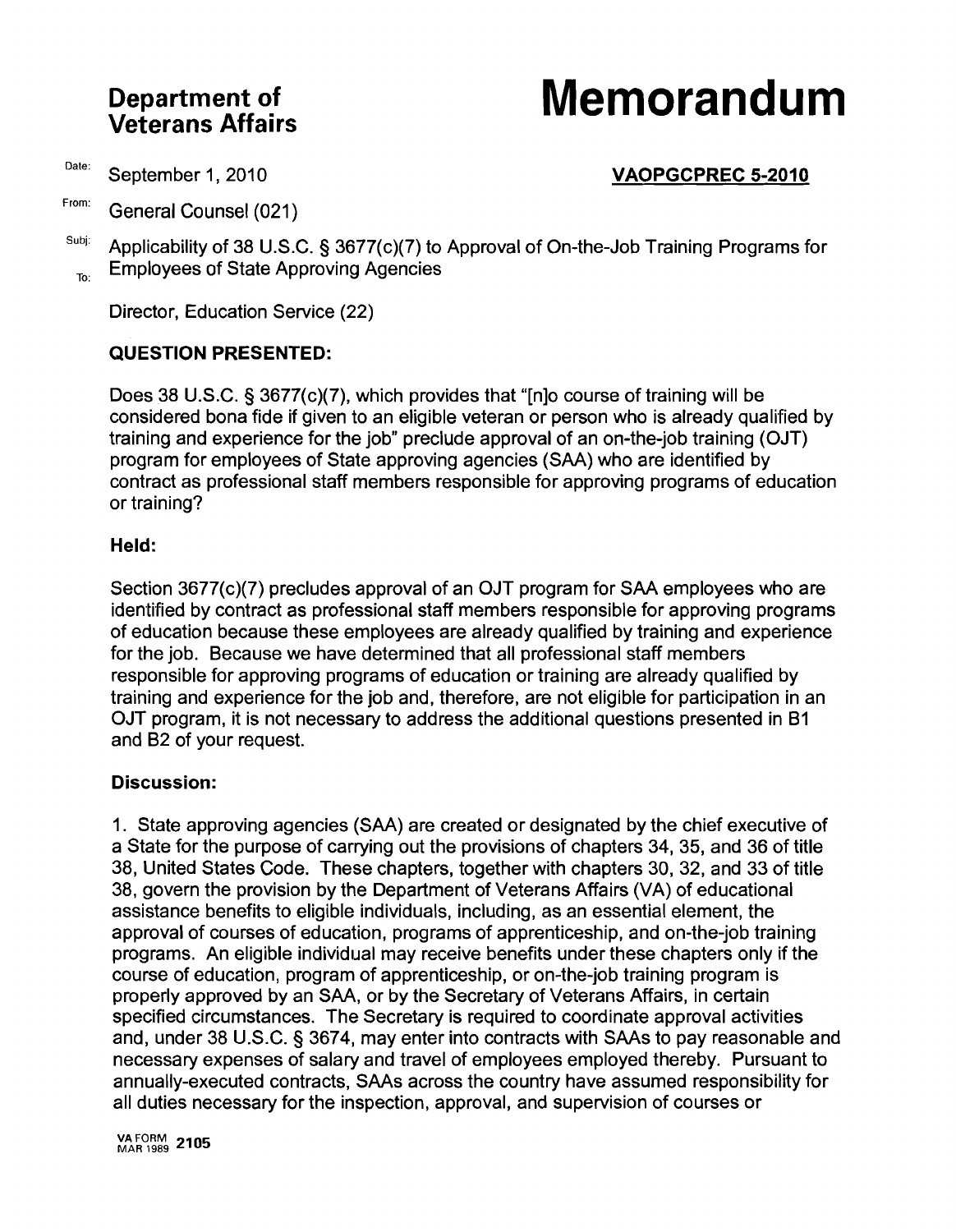#### Director, Education Service (22)

programs, or tests pursued by eligible individuals under chapters 30, 32, 33, 34, 35, and 36 of title 38, United States Code, offered by qualified educational institutions and training establishments. Each SAA contract provides personnel standards, and requires the use of "fully qualified personnel" in order to receive reimbursement of expenses from VA.

2. A program of training on the job may be approved when "the job which is the objective of the training is one in which progression and appointment to the next higher classification are based upon skills learned through organized and supervised training on the job and not on such factors as length of service and normal turnover" and other provisions are met. 38 U.S.C. § 3677(a) (emphasis added). In addition, 38 U.S.C. § 3677(c)(2) requires that the job be one that customarily requires full-time training for a period of not less than six months and not more than two years. Furthermore, section 3677(c)(7) provides that "no course of training will be considered bona fide if given to an eligible veteran or person who is already qualified by training and experience for the job." Section 3677 was added by House and Senate conferees as part of the Veterans' Pension and Readjustment Act of 1967, Pub. L. No. 90-77, title III, § 304(d), 81 Stat. 178, 186-188. (emphasis added). It allowed an eligible veteran to receive a training assistance allowance while pursuing a program of apprenticeship or a program of other training on the job approved by an SAA. In enacting the new program of on-the-job training, the conferees intended that such new program be approved "only in those fields that offer worthwhile knowledge and skills ordinarily obtained through the educational process leading to an accepted training objective and which will not have the attributes of a wage subsidy." S. Conf. Rep. No. 90-554, reprinted in 1967 U.S.C.C.A.N. 1493, 1512-13. (Emphasis added).

3. Section 3674(a)(1) of title 38, United States Code, authorizes the Secretary to enter into contracts or agreements with State and local agencies to pay for SAA employees' reasonable and necessary expenses of salary and travel. The "reasonable and necessary expenses" are further described as those expenses incurred in ascertaining the qualifications of educational institutions for furnishing courses of education under chapters 30 through 36 and in the supervision of these educational institutions. Pursuant to 38 U.S.C. § 3674A(a)(4), VA and the SAAs, together, must prescribe prototype qualification and performance standards for SAA personnel carrying out the approval responsibilities under a contract or agreement entered into under section 3674(a). The expenses will be paid by VA under the terms of the contract for employees who meet the qualification and performance standards.

4. Each SAANA contract containing the prototype qualification and performance standards requires SAAs to inspect, approve, and supervise courses or programs or tests taken by eligible individuals under chapters 30, 32, 33, 34, 35, and 36 of title 38, United States Code. The contract incorporates a detailed plan by which the SAAs must abide when performing their duties. To be capable of performing the specified duties, a certain degree of expertise is required. The contract details the personnel standards

2.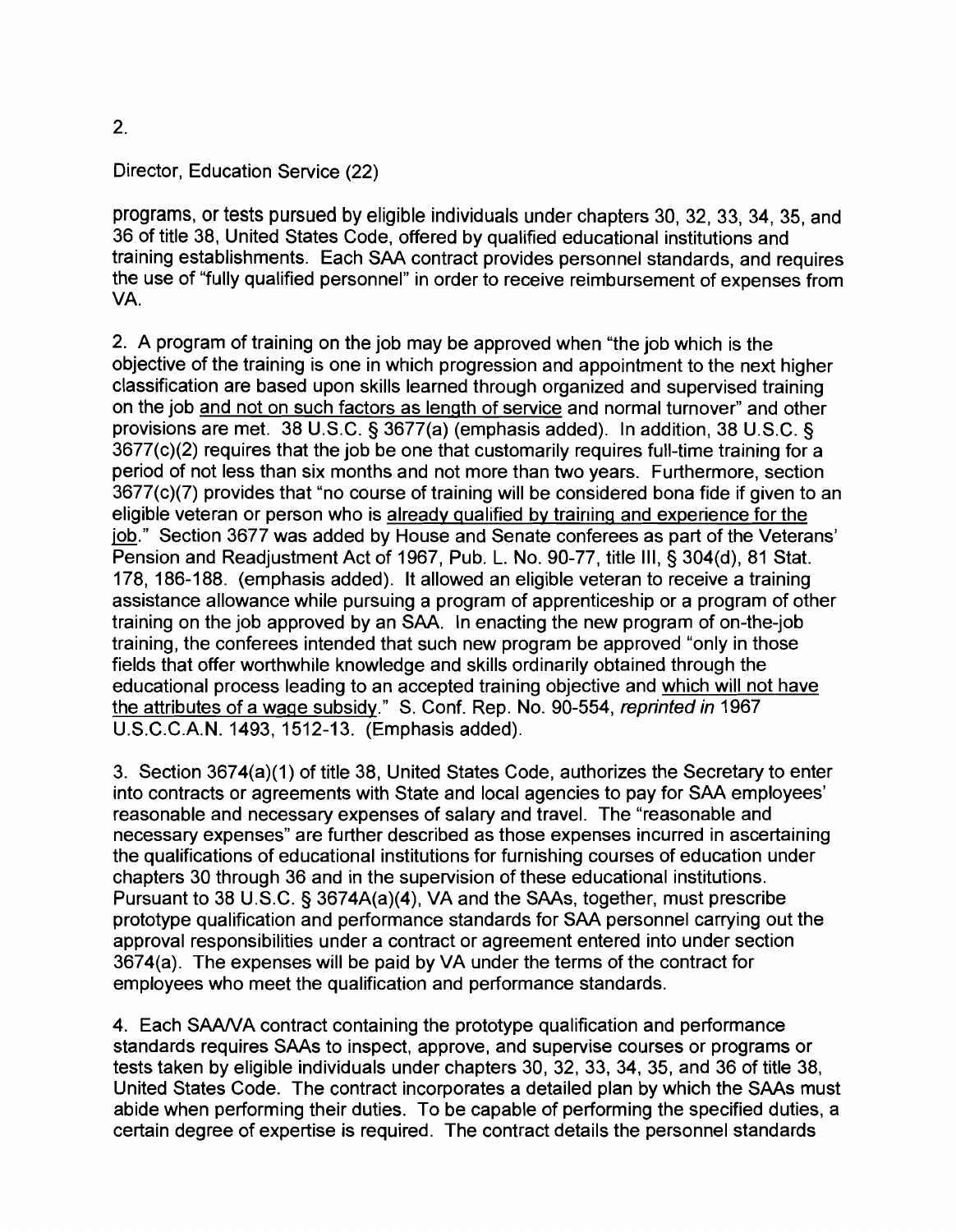#### Director, Education Service (22)

that must be met by SAA employees, and states that the "State shall use fully qualified personnel in accordance with qualification and performance standards mandated by 38 U.S.C. § 3674A(a)(b) and the State's Civil Service or other existing State employment standards for the performance of the functions for which reimbursement is provided under this contract." (Emphasis added.) The qualifications standards defined in the contract are as follows:

- (a) Qualification standards for personnel approving and supervising courses offered by educational institutions are as follows: Bachelor's Degree with 5 years of related experience; Master's Degree with 3 years of related experience; or Doctoral Degree with 1 year of related experience.
- (b) Qualification standards for personnel approving and supervising courses offered by job training establishments are as follows: Bachelor's Degree with 2 years of related experience or equivalent in education and/or related work experience totaling 6 years.

It is notable that the higher-level qualification standards for personnel approving and supervising courses offered by educational institutions, versus personnel approving and supervising courses offered by job training establishments, contemplate additional periods of related service or higher-level degrees rather than additional training on the job.

5. Under 38 U.S.C. § 3674A(b)(1), each SAA who has a contract or agreement with VA must apply qualification and performance standards based on the prototype standards developed jointly by VA and the SAAs. Moreover, Federal Acquisition Regulations require government contractors to meet the standards prescribed for qualification before award of a contract. See FAR § 52.209-1 ("the product, manufacturer, or source must have demonstrated that it meets the standards prescribed for qualification before award of this contract"). Thus, contractors are usually hired because they have particular expertise that the agency lacks and that is needed to accomplish a desired goal.

6. The statutory scheme governing SAAs and contractual requirements which bind SAAs make clear that SAA employees must have the education and experience to be "fUlly qualified" for the position when they are hired. Accordingly, 38 U.S.C. § 3677(c)(7), which prohibits approval of a course of training given to "an eligible veteran or person who is already qualified by training and experience for the job" precludes approval of an OJT program for these employees. Furthermore, a position with an SAA whose sole responsibility is to approve courses of education and OJT

3.